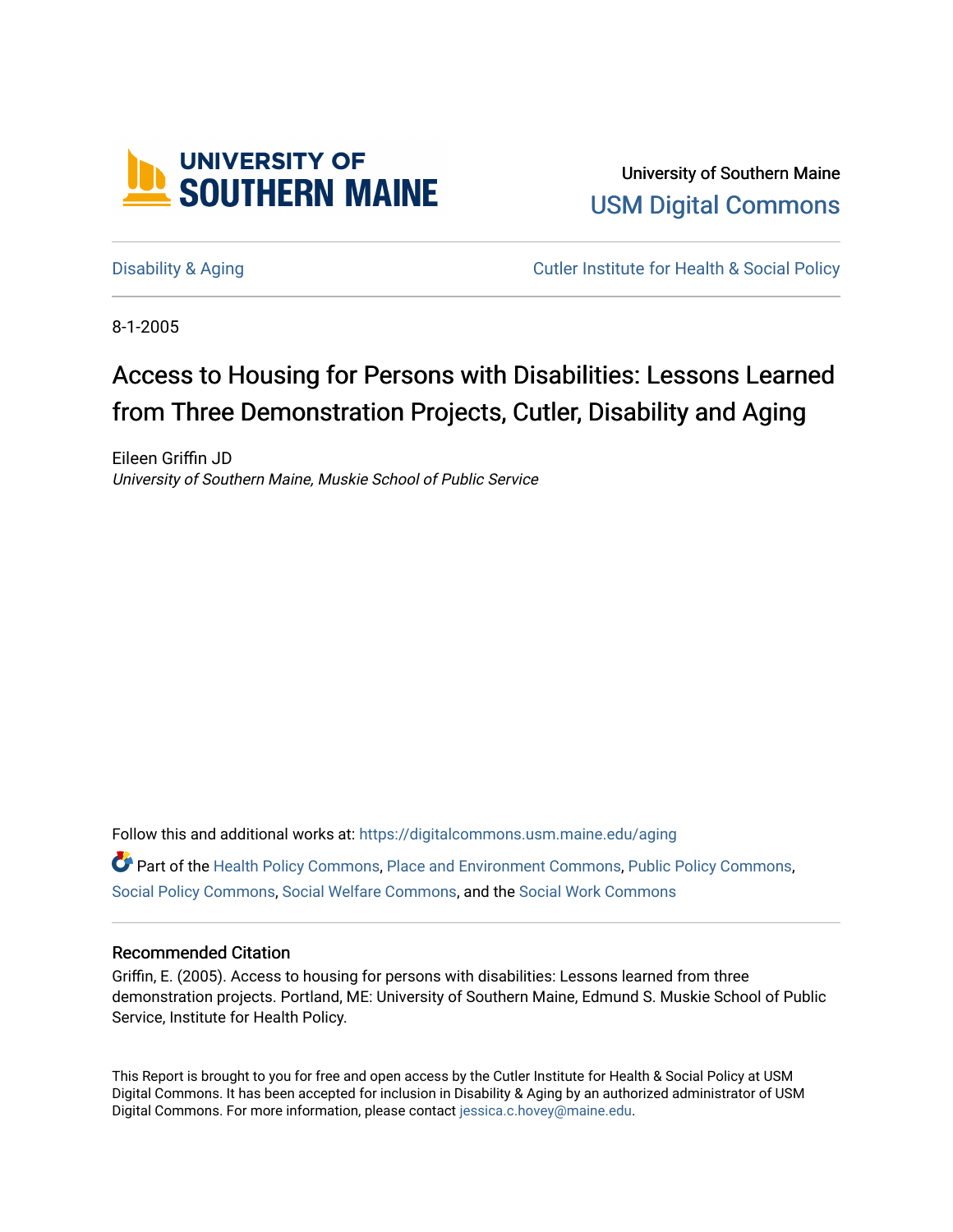## **Access to Housing for Persons with Disabilities**

**Lessons Learned from Three Demonstration Projects** 

Eileen Griffin

Institute for Health Policy Muskie School of Public Service University of Southern Maine

August 2005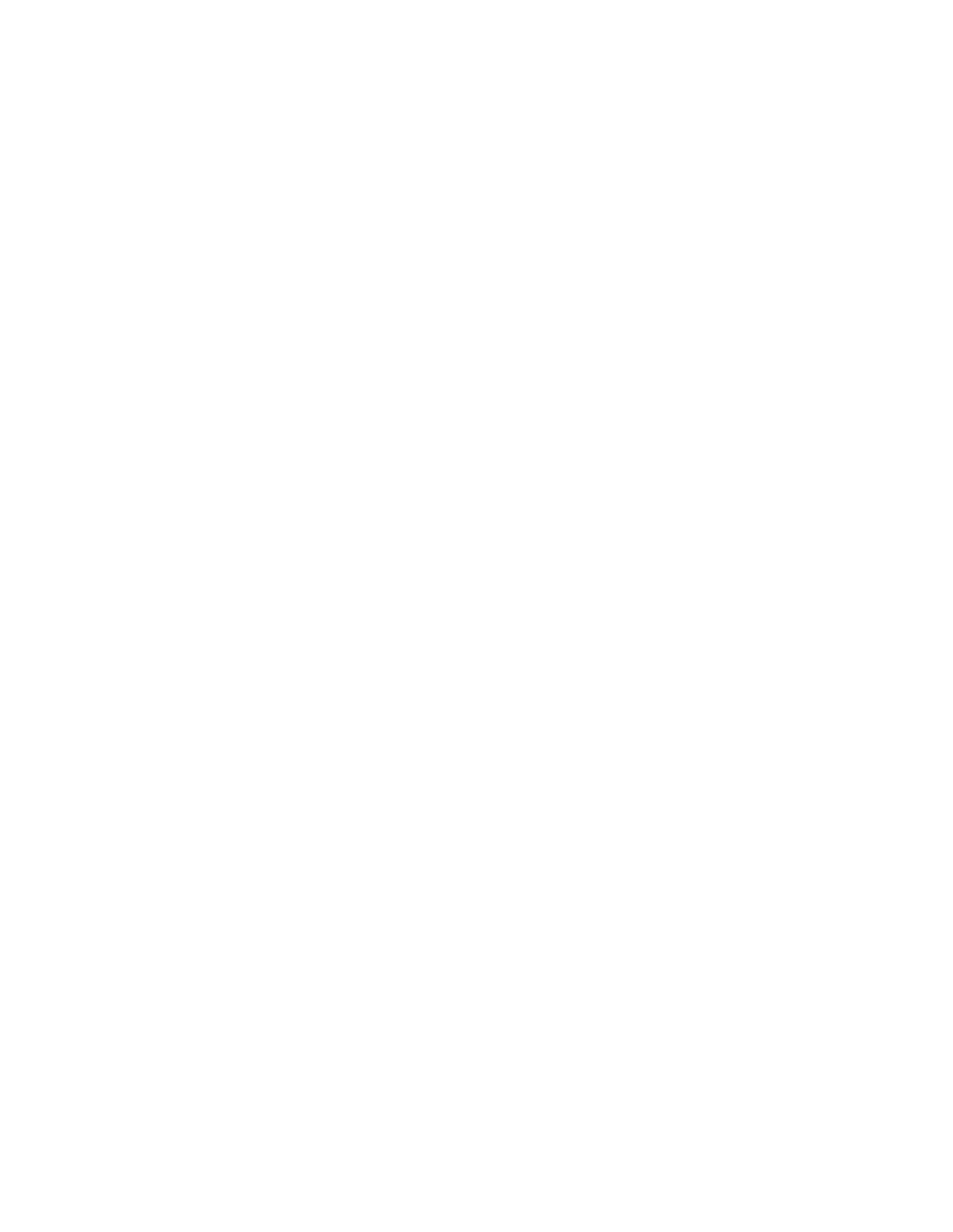# **Table of Contents**

| Affordable Housing and Homeownership Center for People with Disabilities/Opportunity                                                                                   |
|------------------------------------------------------------------------------------------------------------------------------------------------------------------------|
|                                                                                                                                                                        |
|                                                                                                                                                                        |
|                                                                                                                                                                        |
|                                                                                                                                                                        |
| B. Excerpt from Greater Portland Housing Choices Toolkit, written by Alex Myhaver,<br>edited by Patrick Quinlan, under the direction of Brian Wallace of Amistad.  A-3 |
| C. Excerpted survey results from Making Our Own Place: Final Report, by Peggy Cope                                                                                     |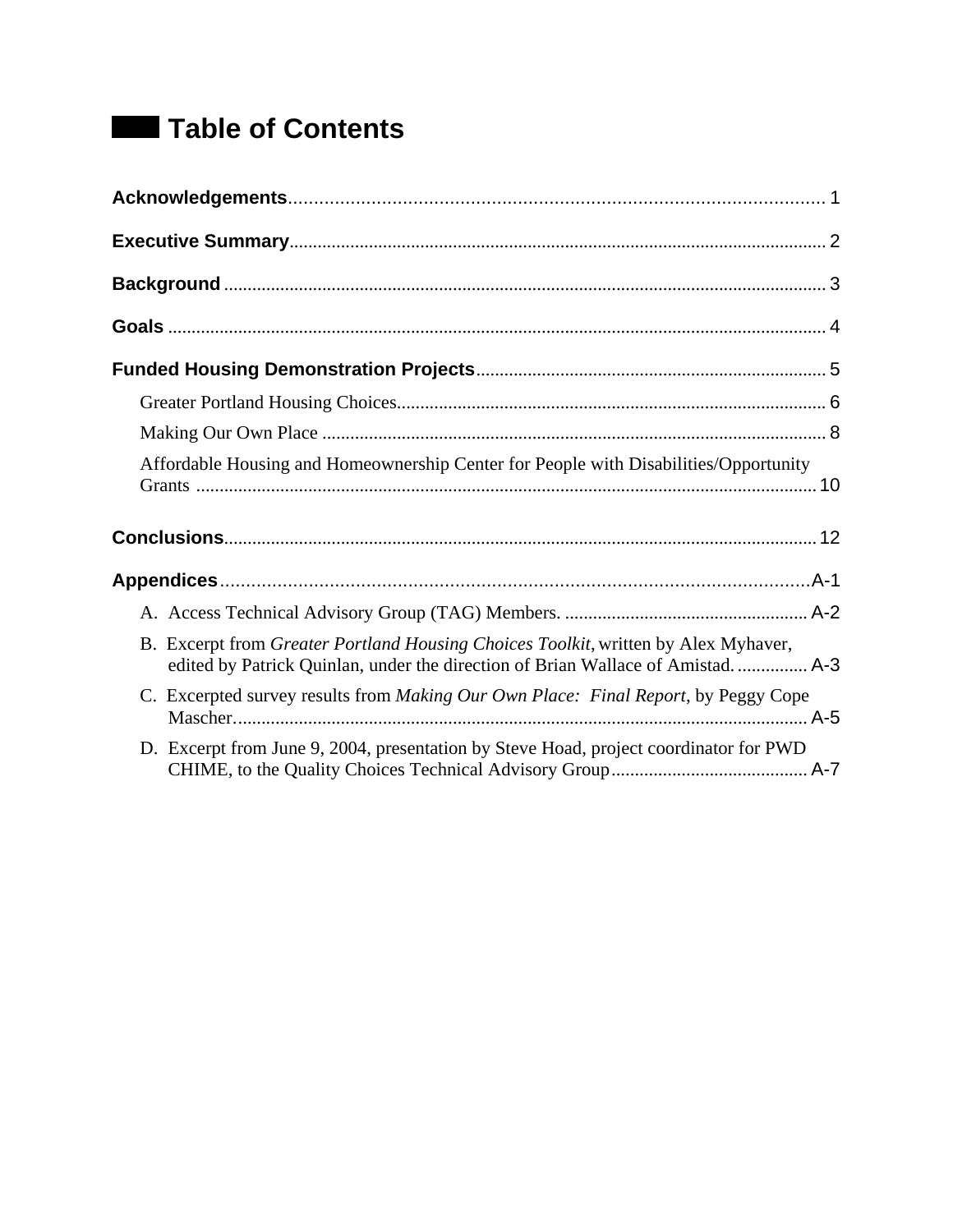# **Acknowledgements**

Muskie School staff would like to thank the many individuals who contributed to this project. The Quality Choices Access Technical Advisory Group (TAG) provided guidance and direction for project activities. Russell Anderson, Steve Crate, Stephanie Crystal Wolfstone-Francis, Debbie Rogers, Sheldon Wheeler, and Deb Parker Wolfenden contributed their time, expertise and thoughtful assessment of prospective demonstration projects. Project staff for the three demonstrations, particularly Brian Wallace and Alex Myhaver from Amistad, Peggy Cope Mascher from Tri-County Mental Health Services, and Steve Hoad, offered their energy and commitment to their work.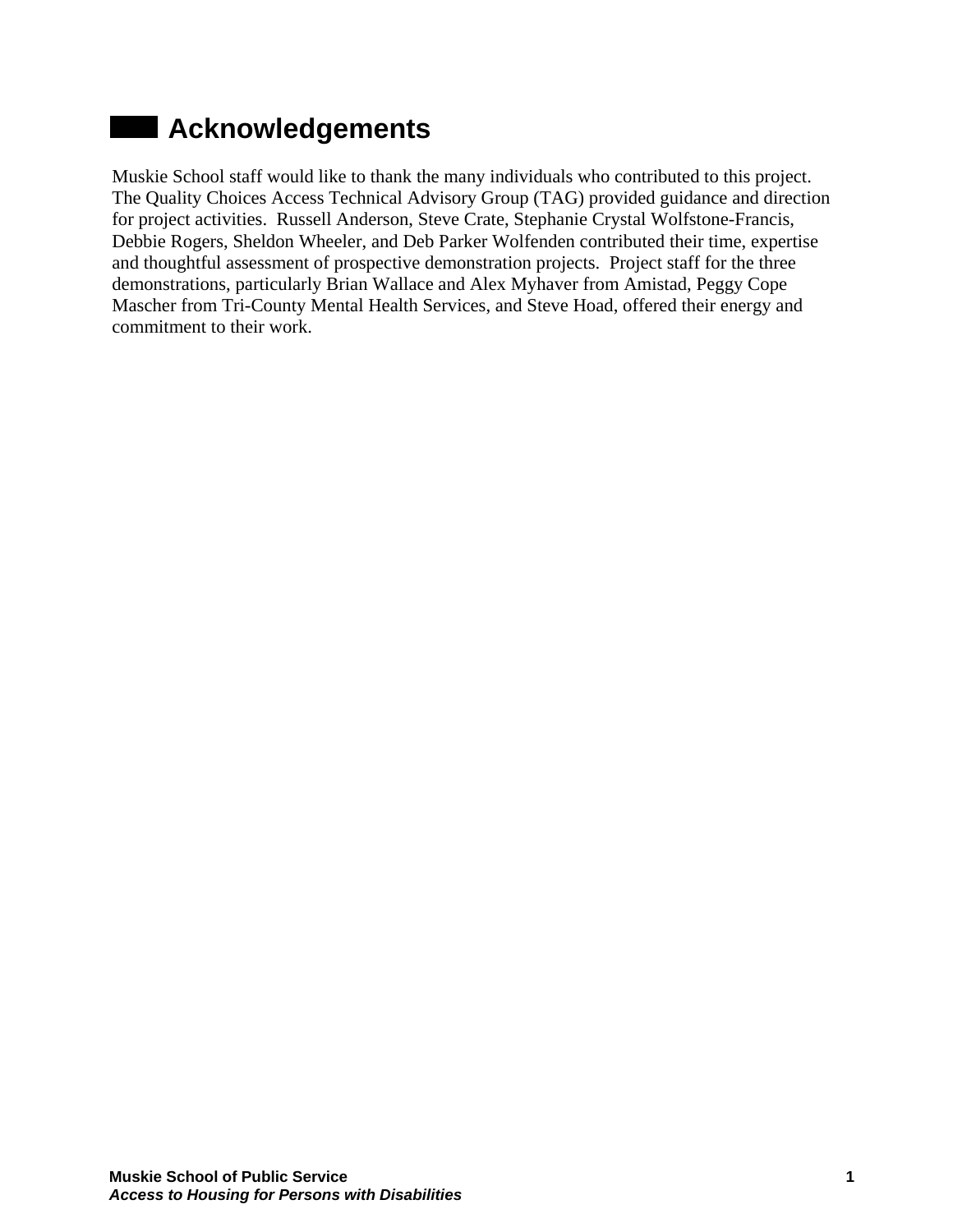# **Executive Summary**

Between 2001 and 2004, Maine conducted the Quality Choices for Maine project. This project was supported by a three-year grant from the U.S. Department of Health and Human Services to improve services for people with disabilities. This grant was part of the Real Choice Systems Change Initiative funded by the Centers for Medicare & Medicaid Services (CMS).

Access to Services was one of four major areas of focus for the Quality Choices for Maine project. This report focuses on the work related to Access to Services, and specifically the development of increased access to housing for individuals with disabilities in Maine. The report includes a summary of grant activity, lessons learned throughout the project, and recommendations for next steps to sustain the work of this grant.

The specific goal related to housing was "To improve access to community housing for people with disabilities of all types."

Project activities were overseen by both the Access to Services Technical Assistance Group (the "Access TAG") that included a variety of stakeholder representatives. (Access TAG members are listed in the APPENDIX A.)

Three housing demonstration projects were funded. The successes and challenges of each project are discussed below.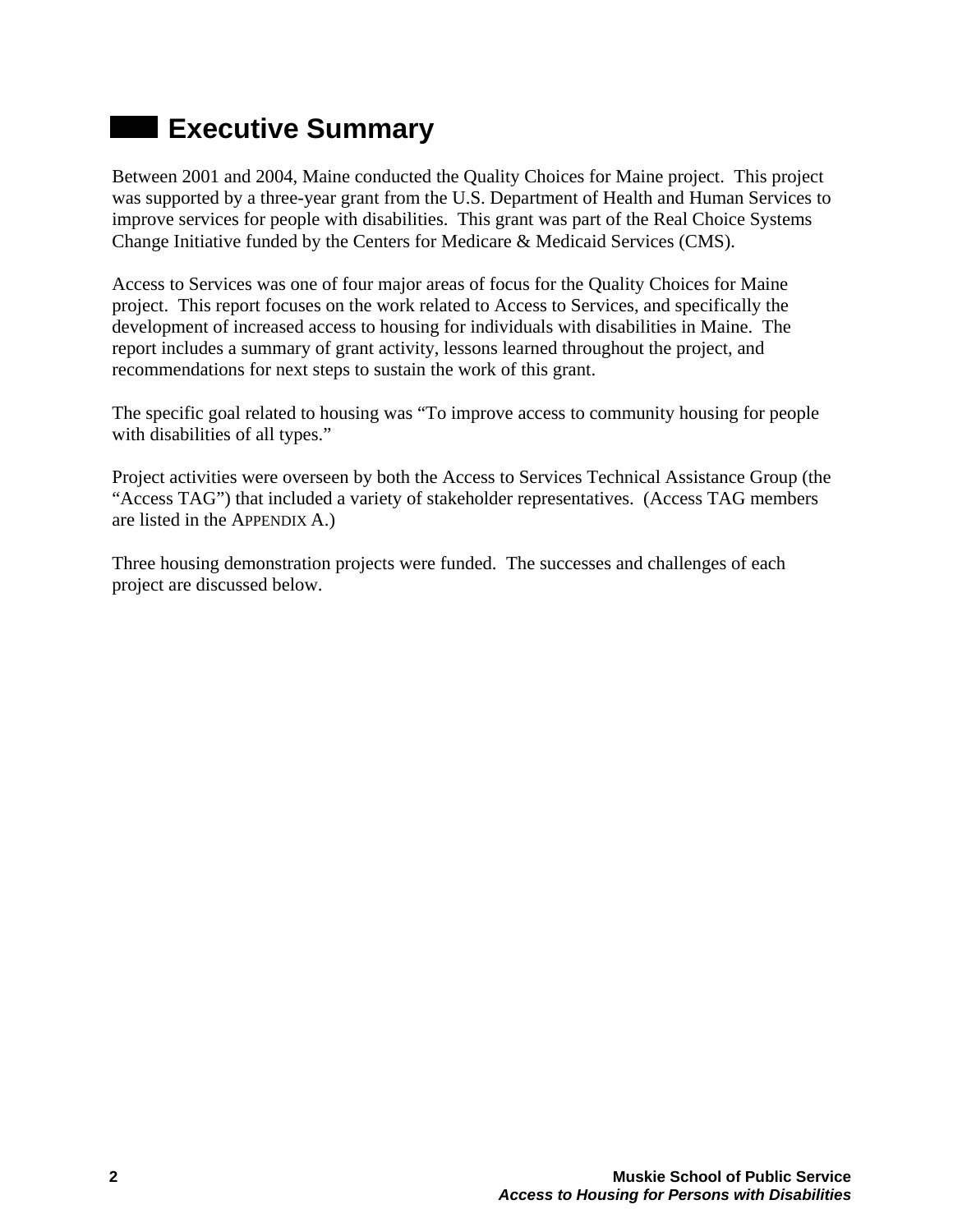# **Background**

In 2001, the Maine Department of Human Services received a three-year grant from the U.S. Department of Health and Human Services to improve services for people with disabilities. This grant was part of the Real Choice Systems Change Initiative funded by the Centers for Medicare & Medicaid Services (CMS). Called Quality Choices for Maine, the goals of the grant were to:

- make services and supports more consumer-centered by incorporating greater choice and control for consumers in the system;
- ensure the quality of Maine's community-based living options by building communityrelevant quality management structures that incorporate the consumer perspective;
- focus attention on services and supports identified as weak links in the system; and
- facilitate inter-departmental collaboration by developing integrated data capacity.

The grant provided funds for work in four major areas: Person Centered Services; Quality; Access; and Data Integration.

This report focuses on the work related to Access to Services, and specifically the development of access to housing for individuals with disabilities in Maine. The report includes a summary of grant activity, lessons learned throughout the project, and recommendations for next steps to sustain the work of this grant.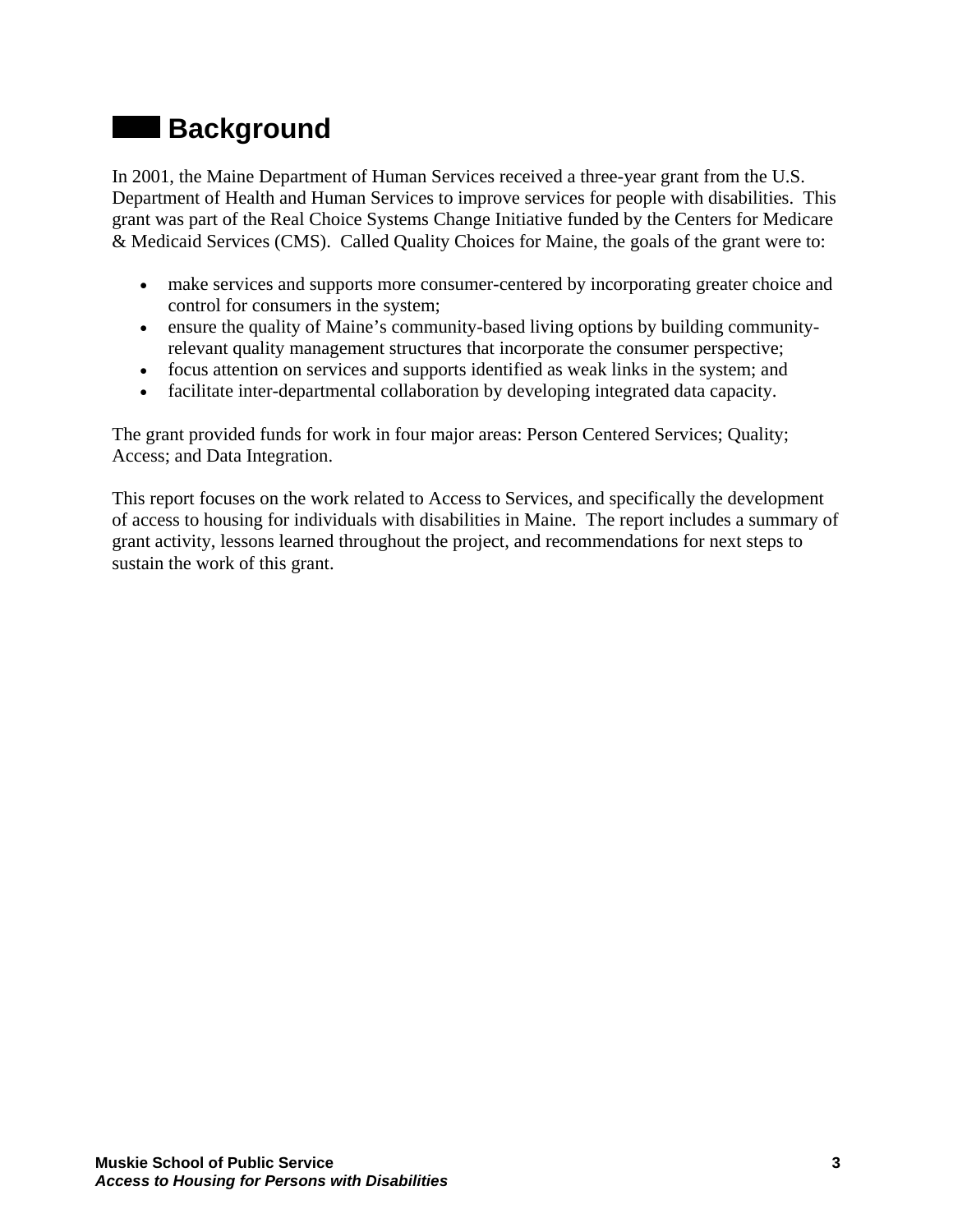## **d** Goals

One of the overall goals of the Quality Choices grant was to focus attention on services and supports identified as weak links in the system, either because they are inconsistently available, or are inaccessible to people with disabilities. These include the short supply of personal assistance workers, lack of housing in many areas of the State, patchy access to transportation, and low participation among people with disabilities in existing community recreational and cultural events.

The specific goal related to housing was "To improve access to community housing for people with disabilities of all types."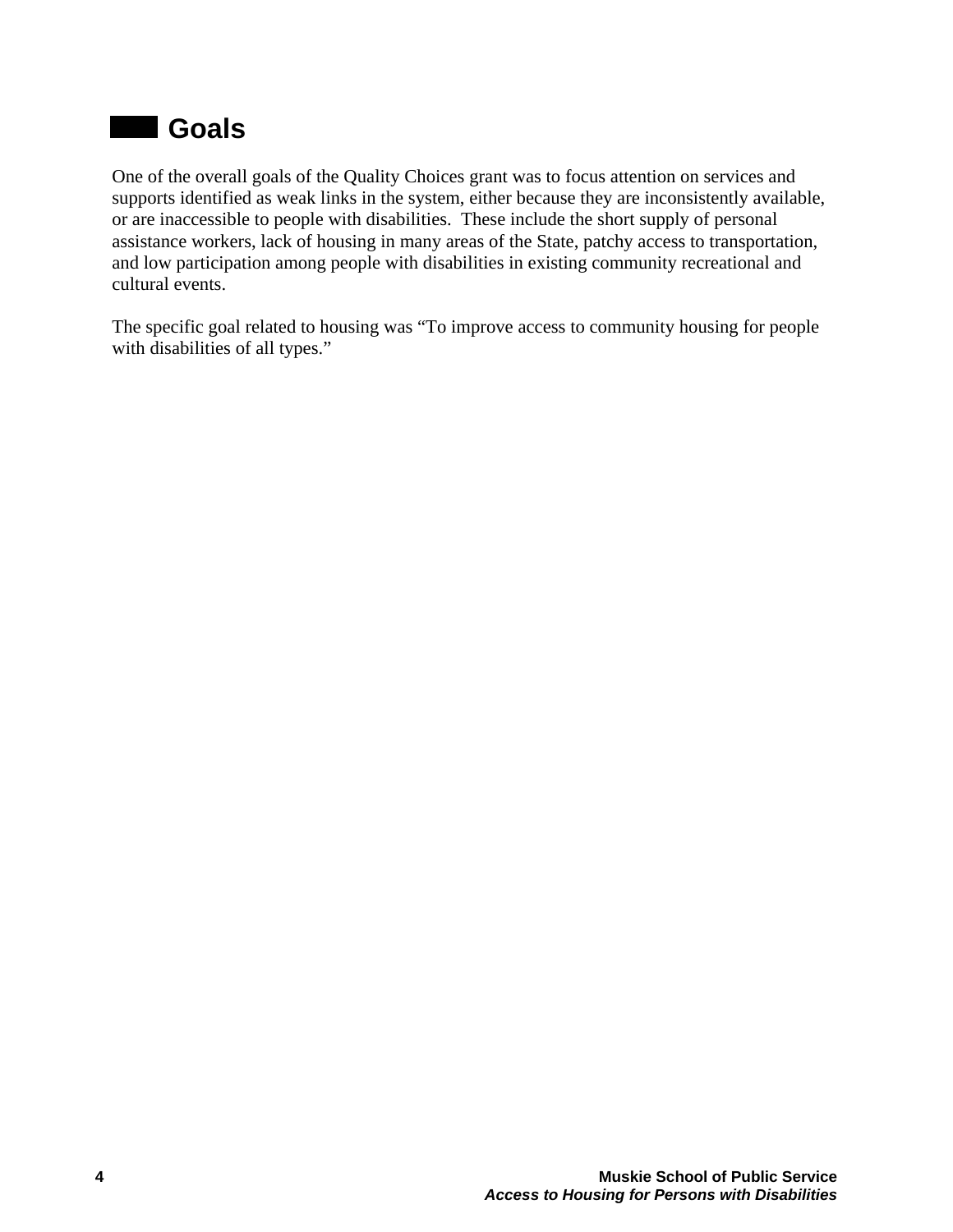# **Example 2 Funded Housing Demonstration Projects**

The budget for the Quality Choices Access to Housing project was quite limited, at least in the sense that real changes to housing and related supports would require a tremendous capital investment. The Access TAG helped to shape the design of a demonstration project activity that would identify, and test, relatively low-cost ideas for increasing access to housing for Maine citizens with disabilities.

A Request for Proposals (RFP) document was developed and issued in November 2002. The decision was made to solicit proposals for up to three project awards at one time, and to allow applicants to propose project activities for as long as one year. The RFP incorporated the opportunities for improvement identified by the Work Group for Community Living, Maine's Olmstead planning group, and the overarching Consumer Taskforce for the Quality Choices grants. These opportunities include:

- 1. *Affordability.* Buying or renting housing is unaffordable for many people with disabilities, especially in more populated communities in Maine.
- 2. *Accessibility.* Maine's housing stock is very old, making most housing inaccessible to thos e with mobility impairments.
- 3. *Lack of information or awareness*. Choice is limited by lack of knowledge about options and rights.
- 4. *Discrimination*. Some landlords might discriminate because a person has a housing subsidy or because a person has a disability.
- 5. *Shortage of housing and service options.* A shortage of both housing and services make living in large group settings the only option for some people.
- 6. *Integration and choice.* While some are concerned that people with disabilities who live with other people with disabilities might not live in an "integrated" setting, all people should have the right to live with whom they choose.
- 7. *Limited resources for enforcement, outreach and education.* Maine does not have a Fair Housing Assistance Program or a Fair Housing Initiative Program with federal resources to educate people about their rights and enhance enforcement of fair housing law.
- 8. *Service provider tied to setting.* Often the landlord and provider are one and the same. Some people are afraid to request an alternative provider because they are afraid they will lose their housing.
- 9. *Level of services tied to settings*: Many residential services currently offered in Maine require a person to move when they no longer need the level of service provided in that setting, rather changing the level of service.
- 10. *Disruption caused by transitioning across settings.* Transitioning in and out of an institutional setting is disruptive, if a person loses an apartment and belongings.
- 11. *Person Centered Focus in Housing and Transportation Planning.* Long-range planning for housing should consider access to transportation, services, schools, and employment.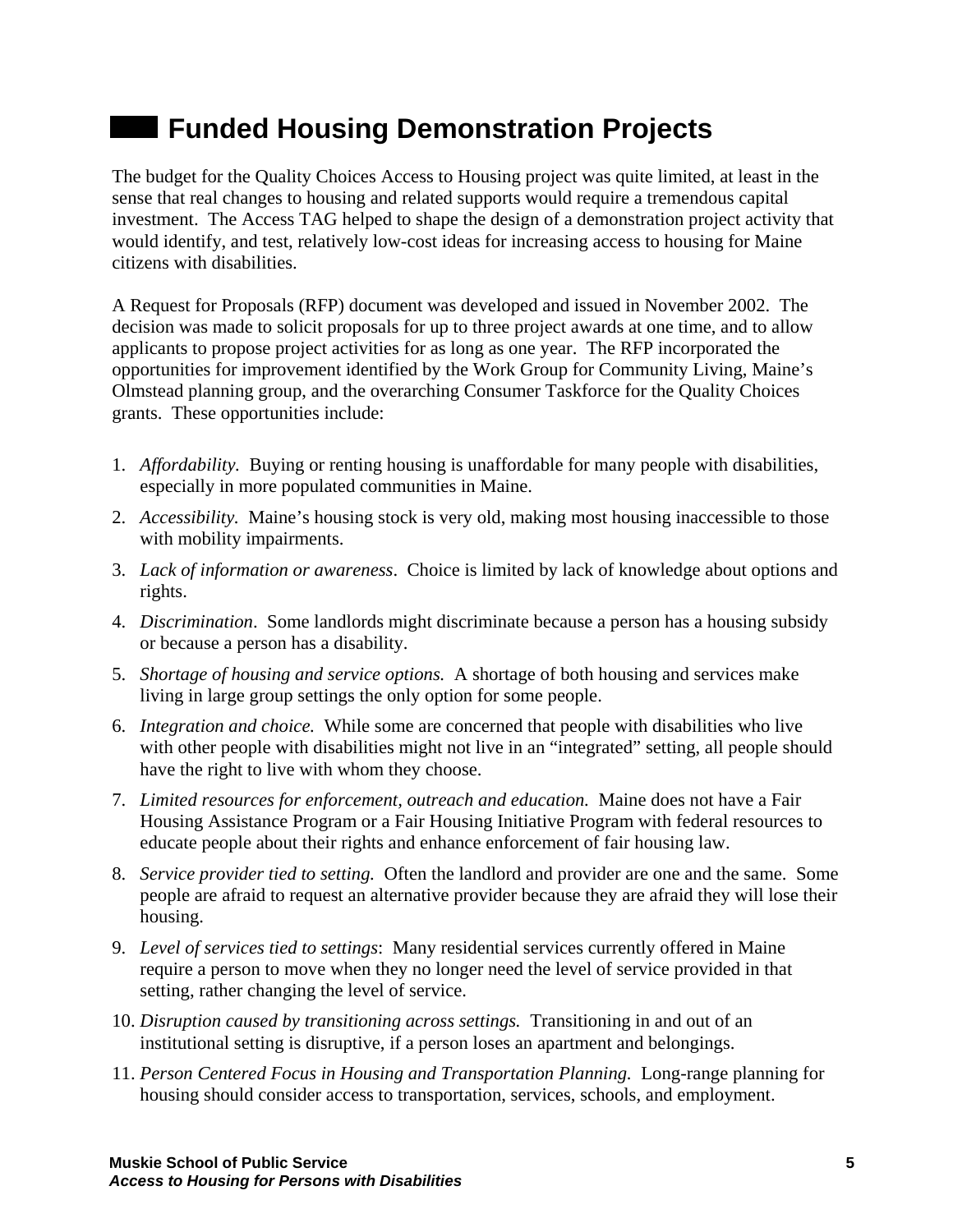Seven applications for funding were received, and were read and evaluated by a review team comprising members of the Access TAG, a housing specialist from the former Department of Behavioral and Developmental Services, and a member of the Statewide Independent Living Council. Three awards to conduct housing demonstration projects were made:

- *Greater Portland Housing Choices*, Ingraham, Inc. and Amistad
- *Making Our Own Place*, Tri-County Mental Health Services
- *Affordable Housing and Homeownership Center for People with Disabilities/Opportunity Grants*, Coastal Enterprises, Inc.

Each of these three proposals is described below.

## **Greater Portland Housing Choices**

Ingraham, Inc. and Amistad submitted a proposal to develop Greater Portland Housing Choices, an information toolkit that would provide comprehensive information about accessing housing in Portland. Ingraham is a mental health provider and Amistad is a social club for persons with mental illness. Both agencies are located in Portland. These partners proposed using grant funds to hire two part-time Resource Educators, who would be persons with disabilities, to develop the toolkit. Grant funds would also be used to pay stipends to members of a consumer-directed advisory committee and for production costs for the toolkit.

This proposal was funded in the amount of \$13,086 for a period of March 15, 2003, to September 15, 2003. Under the direction of Amistad staff, a steering committee was convened in April, 2003. The steering committee included consumers from several local service agencies providing services to persons with mental illness. Attempts to recruit participation from other agency providers, including agency providers serving persons with other types of disabilities, did not meet with success. Steering committee members were each paid \$20 per meeting.

The steering committee hired two consumers to write the toolkit. Early in the process, it became apparent that one of these individuals was not able to stay on task and was let go. Because only one person would be writing most of the toolkit, the project timeline was extended to March 31, 2004.

The toolkit has three chapters. The first chapter provides a guide to the intake process at many housing agencies as well as a directory of the housing resources in the Greater Portland area. The second chapter provides practical information about obtaining housing and setting up an apartment, as well as fair housing laws and tenants' rights. The third chapter describes the skills people need to cope with the personal, social, and physical challenges of living independently and responsively. An excerpt from this third chapter is included in APPENDIX B.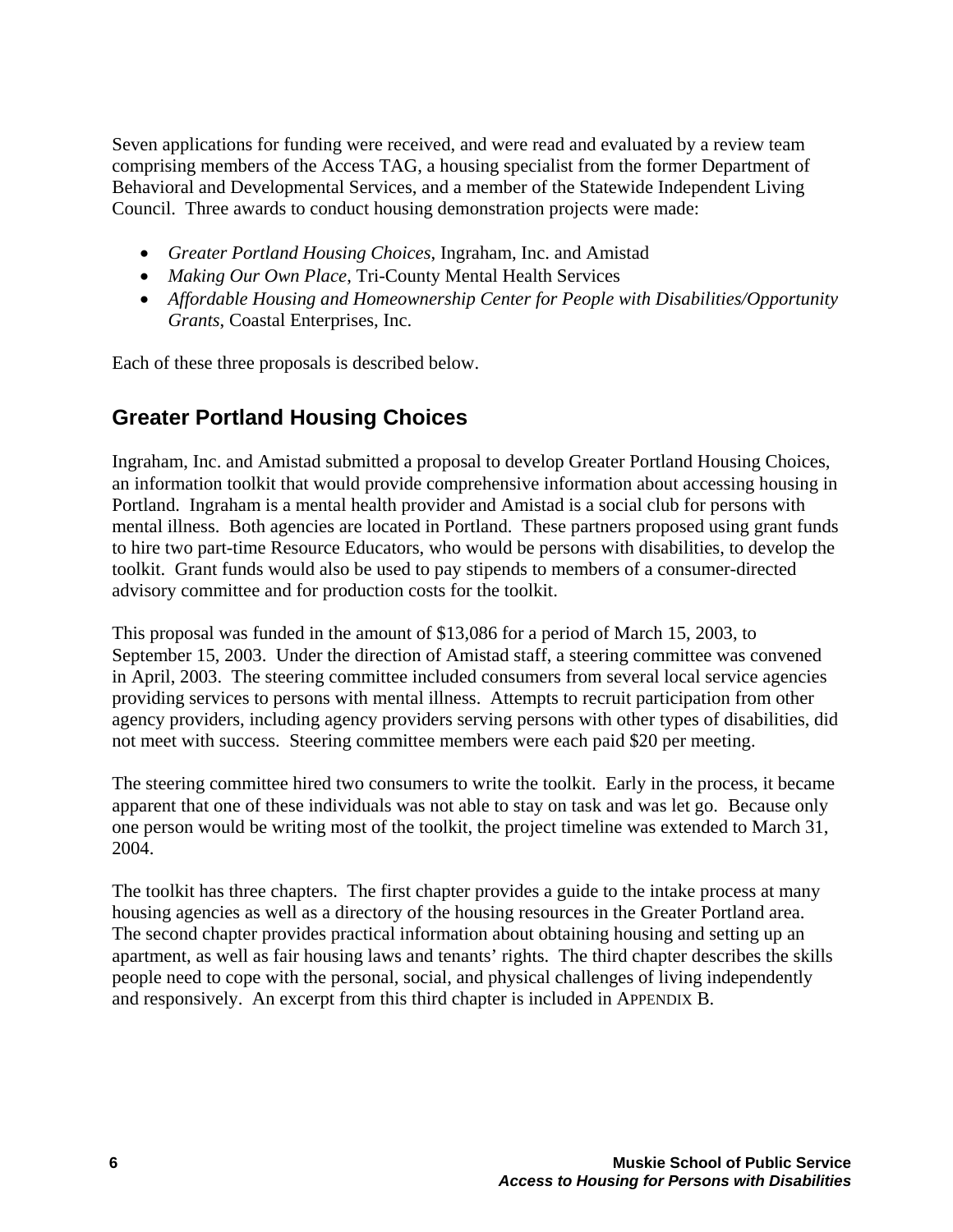The author of the toolkit spent close to 300 hours on this project. The editor spent approximately 40 hours on the project. Both of these positions were charged against this agreement. Project coordinators contributed 100 hours of their time. When completed, the toolkit was printed, publicized and distributed in hard copy and electronically on the AccessMaine.org website.<sup>[1](#page-10-0)</sup> Financial administration of the grant by Ingraham totaled about 15 hours.

### *Successes*

Amistad and Ingraham used a number of strategies that were very successful:

*Consumer Involvement.* Amistad and Ingraham wanted to make sure that the project empowered those who live with a mental illness or a long-term disability to let their voices guide the project. To that end, the project relied heavily on consumer participation. Most significantly, the primary author of the toolkit was a person who has experienced a mental illness, as well as homelessness as a result of his mental illness. The content of the toolkit was informed by the consumers steering the project and contributors to the toolkit.

*The Right Skill Set.* The primary author of the toolkit had the writing and organizational skills necessary to pull the resources together. Other needed skills, including editing and graphic design, were also purchased with grant funds.

*Collaboration.* In developing content for the resource tool, project staff were successful in accessing existing expertise. For example, a major collaborator was Pine Tree Legal Services, which helped to explain fair housing law and other legal protections.

*Publicity for Toolkit.* Amistad was very successful in attracting publicity for the housing resource toolkit. The author and the publication were featured in the primary newspaper in Portland and on local television.

*Coordination with AccessMaine.org*. The housing toolkit was incorporated into AccessMaine.org, a website created under the Quality Choices grant. By putting the toolkit on the website, the toolkit was more broadly disseminated.

### *Challenges*

 $\overline{a}$ 

The primary challenge identified by project staff was cultivating and sustaining consumer input. Recruiting members from outside agencies met with limited success, particularly when the efforts to recruit were outside the mental health field. For those that did participate on the steering committee, input and participation was mixed.

<span id="page-10-0"></span><sup>&</sup>lt;sup>1</sup> AccessMaine.org was also created under Maine's 2001 Real Choices Systems Change grant and provides information to Maine citizens with disabilities, their families, and providers. The toolkit can be accessed at: [http://www.accessmaine.org/Toolkits/HousingSource/housing.htm.](http://www.accessmaine.org/Toolkits/HousingSource/housing.htm)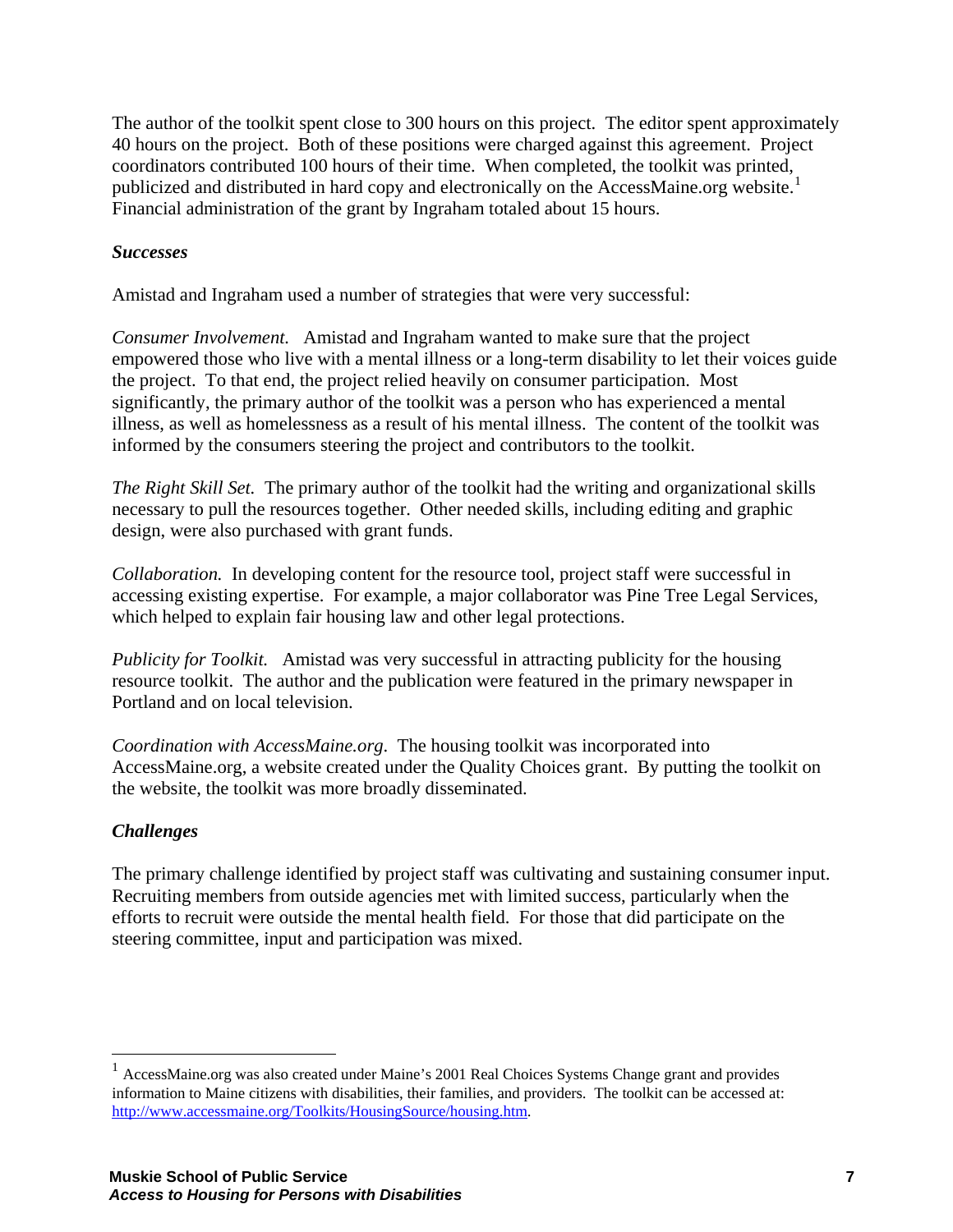### **Making Our Own Place**

Tri-County Mental Health Services (Tri-County) submitted a proposal entitled *Making Our Own Place.* Tri-County's goal was to support community efforts to improve access to housing services and supports for persons with disabilities wishing to live in Franklin County. Tri-County perceived a general lack of housing and supports for persons with disabilities. At the same time, as it discussed options for addressing these shortages, Tri-County found a lack of information about the needs and preferences of persons with disabilities and the best way to meet individual needs. Tri-County believed that there was a need for organized advocacy and funding sources to better meet the housing needs of Franklin County residents. To address these needs, Tri-County proposed to use grant funds to conduct a survey of housing needs and preferences for persons with disabilities wishing to living in Franklin County. Tri-County would work with other community members to bring these resources into play.

The funding award to Tri-County was for \$17,434 for a one-year period from April 2003 through March 2004. As discussed below, due to a series of challenges with this project, the grant period was extended through February 2005. Additional grant funds were also allocated to Tri-County to fund stipends for consumers participating in the survey.

A steering committee was formed to guide grant activities, with consumers, Tri-County staff, and interested community members invited to participate. The steering committee elected to use a housing survey developed by Elizabeth Tanzman, et al. The survey consists of 50 questions and takes about 30 minutes to administer. The survey was designed to be administered to persons with mental illness by persons with mental illness. The committee also elected to open recruitment for participants to anyone with a disability residing in Franklin County. In May of 2003, the steering committee hired a half-time Consumer Housing Advocate to conduct the survey. As a sub-contractor to the University of Southern Maine, Tri-County sought and obtained approval of its research plan from the University's institutional review board.

The Consumer Housing Advocate's outreach and recruitment efforts included meetings with area providers and social service agencies, letters to agencies and area churches, as well as placement of more than 50 recruitment posters in these locations and in town offices. Prospective survey participants were given a toll-free number if they were interested in participating. The initial response only produced four respondents. After a \$10 gift card to a local grocery was offered as compensation for participation, an additional 26 respondents were recruited.

Of the 30 respondents, 22 were women and eight were men. The average age was 45. Fifteen described themselves as having a mental or emotional illness, six described themselves as having a physical illness, and nine described themselves has having both. The survey results showed the number living in an apartment or a home, the number living in a temporary setting, the number living alone, with family, or with others, and the number wanting to live in their own space. Respondents were also asked whether they wanted to live with other people with disabilities. Respondents were asked how long they had lived in their current residence as well.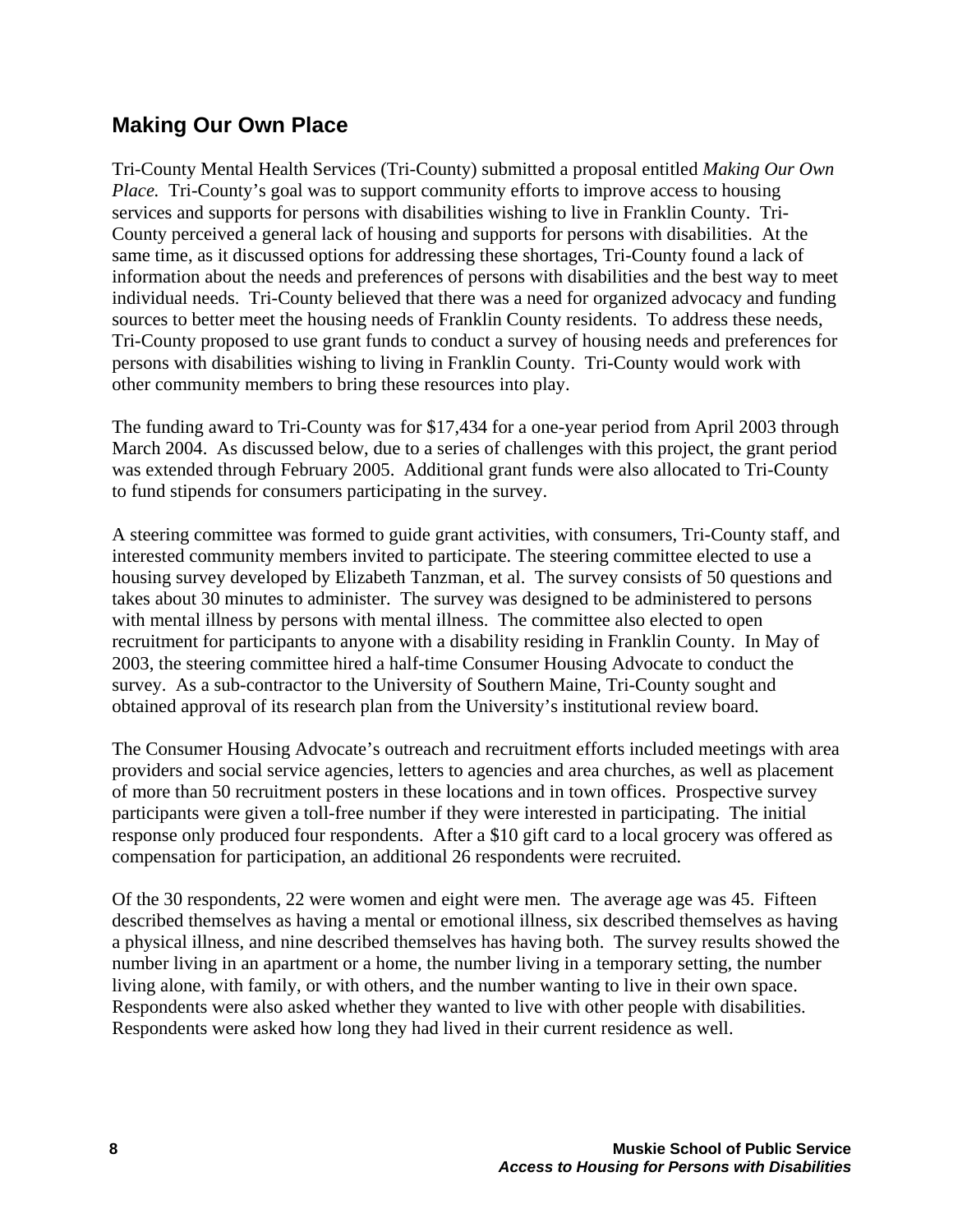To further its effort to develop "one-stop" access to housing, Tri-County staff linked their efforts with the Franklin County Aging and Disability Resource Network demonstration, funded under the Aging and Disability Resource Center grant to the Department of Health and Human Services from the Administration on Aging and CMS.

### *Successes*

While the survey did not produce representative results, it did identify characteristics of housing that are important to respondents, which can inform the community-level efforts to address housing needs. In general, respondents expressed satisfaction with their current housing. (Because the survey is not representative of all Franklin County residents, Tri-County is not confident that housing is generally satisfactory.) While most had stable housing, some respondents experienced homelessness or moved multiple times in the last year. People who described themselves as satisfied with their living conditions identified their homes as quiet and secure, and at a good location. Those who were dissatisfied talked about the location, the neighbors, or the costs associated with the rent or utilities. The most important considerations related by participants were the ability to do what they wanted to do, when they wanted to do it, that there was privacy and space, and that "It's not a psychiatric hospital." These responses are consistent with those of consumers who are looking for an apartment in the community and have decided not to live in a group home.

When respondents were asked about their greatest need, 22 said that reliable transportation was always a problem, and that they would like to be able to reach help, day or night. Fourteen said they would like to have someone come to their home, day or night.

### *Challenges*

Tri-County reported a number of challenges and delays in implementing this project. These include:

*Complying with Human Subjects Research Protections.* The first challenge for Tri-County was complying with the human subjects research protections. As a subcontractor to the University of Southern Maine, Tri-County's survey required the review and approval of the University's institutional review board (IRB). Although Tri-County appreciated its value, the process delayed Tri-County's start date and imposed a certain amount of rigidity on its recruitment process.

*Recruitment.* Tri-County experienced significant challenges recruiting survey participants. The steering committee theorized that people did not volunteer to participate for a number of reasons:

- People who did not have a problem with housing saw no need to participate.
- People were reluctant to communicate personal information to an interviewer they did not know. (Because the recruitment and survey were governed by the IRB-approved research protocol, flexibility on who could conduct the interviews was not permitted.)
- People who had a problem with housing may not have been in contact with the agencies or towns to whom recruiting materials were sent.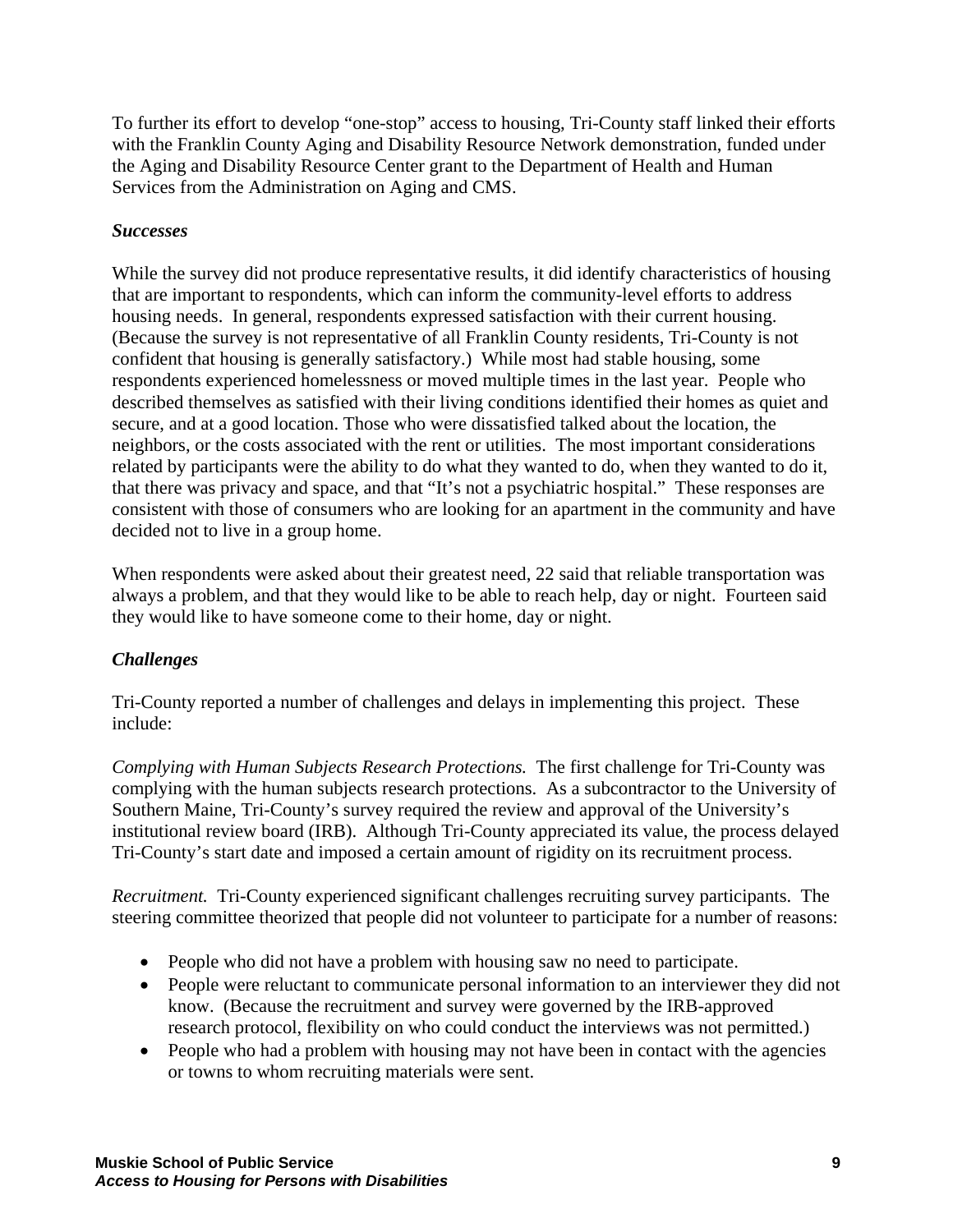• People were unhappy that participation would not immediately assist them in securing housing.

When participants were offered a \$10 gift certificate, recruitment efforts were much more successful. However, because of the small sample size, Tri-County's findings were not representative or as robust as they had hoped.

## **Affordable Housing and Homeownership Center for People with Disabilities/Opportunity Grants**

Coastal Enterprises, Inc. (CEI) is a private, non-profit community development corporation. CEI proposed to use demonstration funds for two related programs:

*The Affordable Housing and Homeownership Center for People with Disabilities/Opportunity Grants*. CEI proposed the development of a resource center to provide information to consumers, service providers, and state agencies. The resource center would offer books, periodicals, brochures, and video and audiotapes to be housed at CEI, with electronic resources made available on CEI's website. The center was also to offer counseling and training to assist persons with disabilities in finding housing to serve their individual needs.

*Opportunity Grants.* CEI proposed funding five to seven "Opportunity Grants," or scholarships to train persons with disabilities to act as housing activists in their communities around the state. Opportunity Grants would also be used to train consumers to fulfill their personal housing needs, including homeownership, credit repair, and landlord/tenant relationships.

CEI received a grant for \$20,500 for a nine-month grant period starting April 1, 2003. The initiative was named People with Disabilities Center for Housing Information in Maine (PWD CHIME).

The project coordinator conducted outreach through several strategies. He used different email lists, including lists likely to be used by people with disabilities, people who are poor, advocates, providers, state agencies, and people in the housing community. In response he received requests for direct assistance as well as opportunities to speak to groups and further disseminate information. He compiled homeownership materials, information for renters, home modification and design materials, and other resources for use by developers, renters, and prospective homeowners. He provided direct assistance to people seeking housing and trained advocates to attend public meetings, etc.

### *Successes*

*Synergy within CEI.* CEI already had considerable expertise on creating affordable and accessible housing. This expertise made it possible to support demonstration activities. In return, demonstration activities enhanced CEI's understanding of the needs of persons with disabilities, and increased the availability of resources and information at its disposal.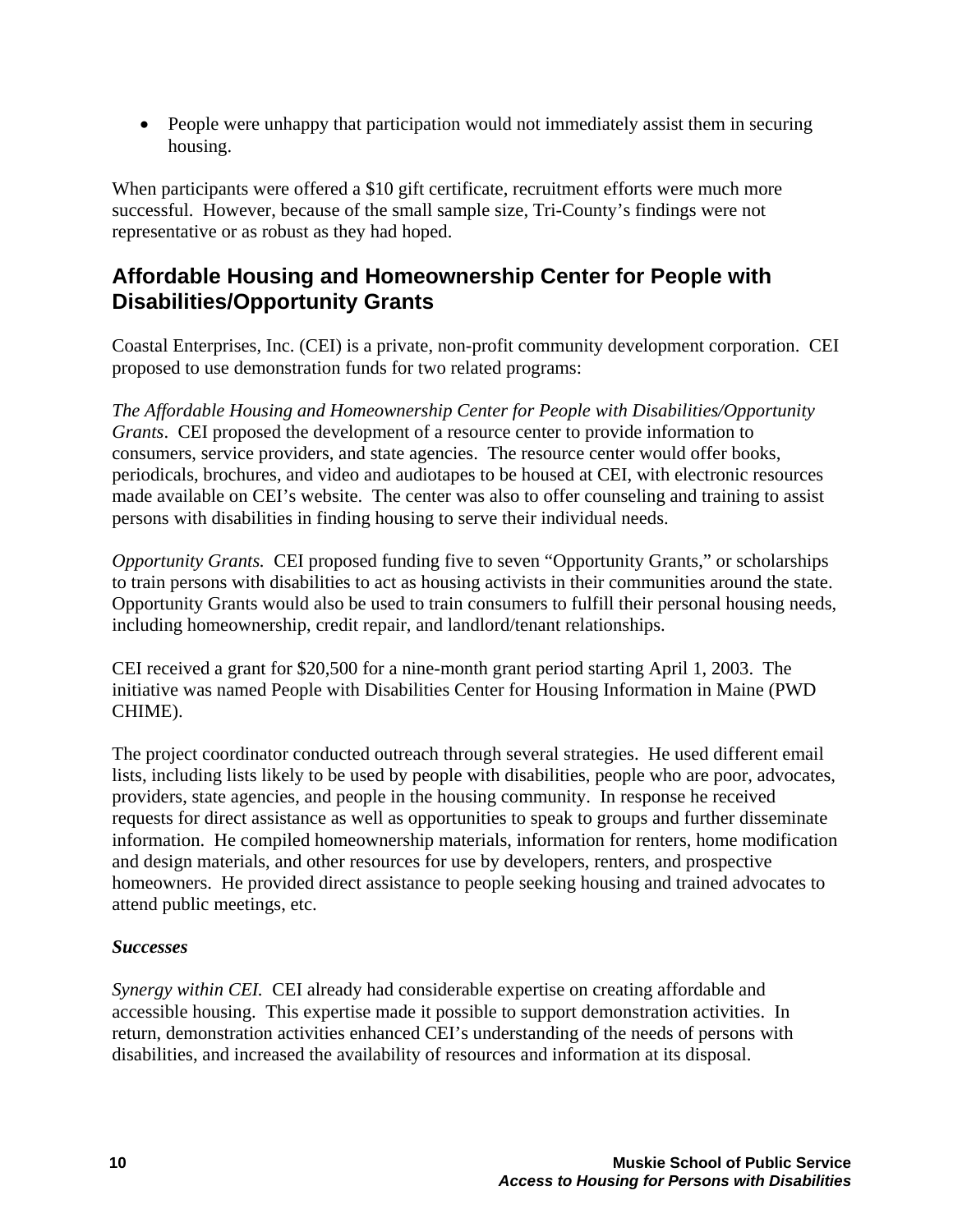*Successful Homeownership.* Through outreach and direct assistance, the project coordinator reports that a number of people were successful in pursuing homeownership. In one instance, materials made available through the demonstration project made it possible for a person with a visual impairment to attend and understand a homeownership class. That person went on to obtain approval for a loan.

*Advocacy.* The project coordinator reports that advocates trained through demonstration activities have appeared at community meetings and public hearings, providing input on housing issues of concern to persons with disabilities.

### *Challenges*

*Resistance to Disability Advocacy.* The project coordinator reported that some prospective partners resisted his overtures. He believed that, among agencies serving persons with disabilities, there seemed to be a resistance to advocacy, perceiving that some professionals are annoyed when a person or program asserts the individual rights of a person with a disability. Within the broader community, he perceived a resistance to dealing with people with disabilities. In one instance, a quasi-state agency refused to provide a program brochure in an alternative format. In other cases, attempts to communicate were rebuffed with unreturned phone calls and email messages.

*Insufficient Resources.* The project coordinator cited insufficient resources as preventing him from completing some of his intended goals. In particular, developing a formal curriculum for training advocates, a web presence and completed catalog for information and resources, and a stronger connection with the commercial community (*e.g.*, bankers, lawyers, and real estate professionals) were all identified as activities requiring more than that provided by demonstration resources.

*Organizational Turbulence.* The project coordinator reports that during the life of the project, CEI experienced downsizing and changes in its organizational structure. As a result, progress in implementing demonstration activities was negatively impacted and the PWD CHIME project was unable to achieve a sustainable basis.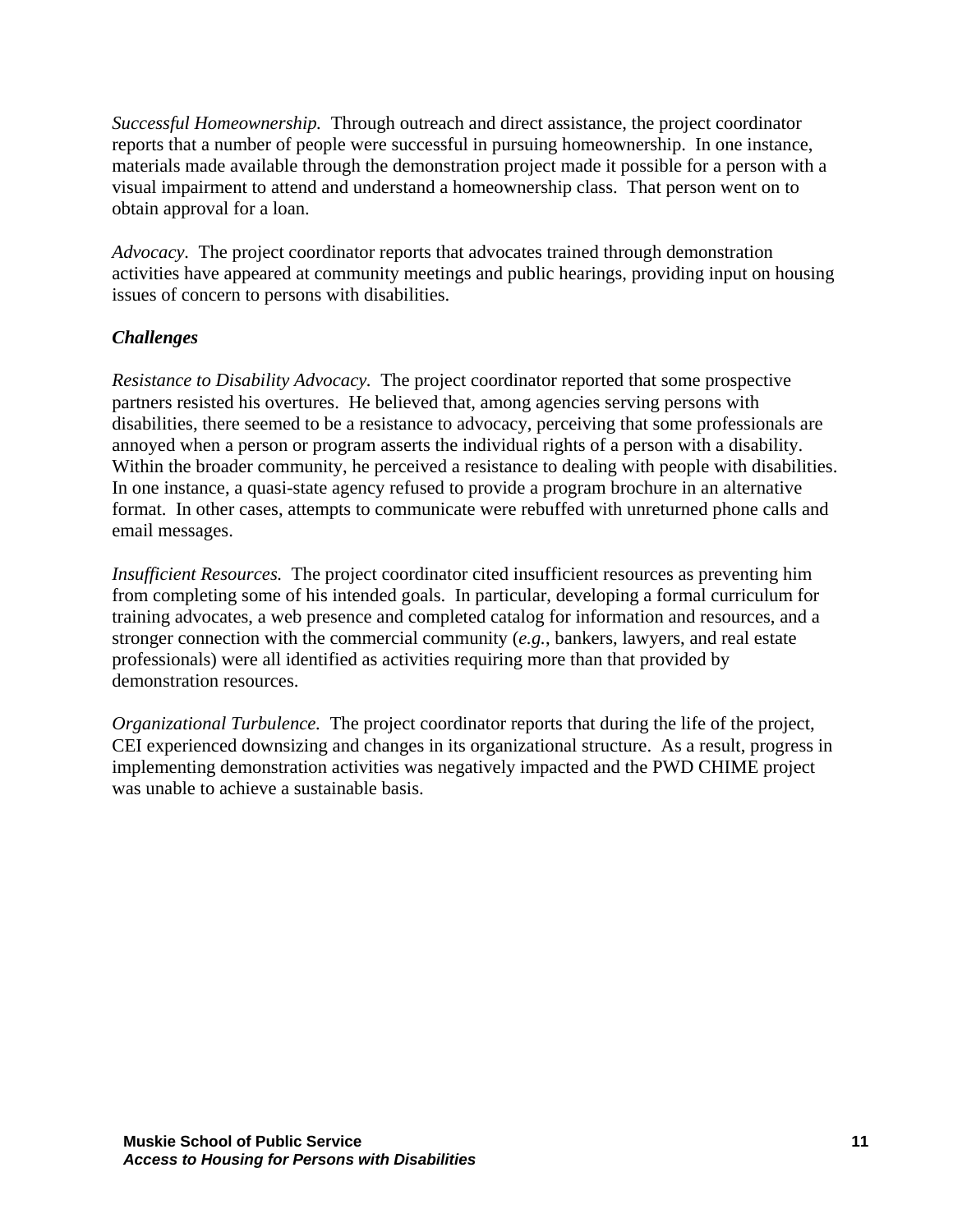# **Conclusions**

As the Work Group identified, there are numerous barriers to housing for persons with disabilities. The small amount of funding offered under these demonstration projects was insufficient to meaningfully impact the affordability or accessibility of Maine's housing stock, perennial barriers to access that require sustained incremental steps and concerted, long-term planning and investment. The lasting impact of these efforts is not found in more accessible and affordable housing, but in the better information about housing, better understanding of housing needs, and the increased capacity of project participants to speak to housing needs.

Central to all three demonstrations was the focus on the consumer: the consumer's need for information, the consumer's need for housing, the consumer's need for assistance. All three demonstration projects were solidly committed to seeking out the consumer voice to develop or shape products, to define needs, or to advocate for change. There were multiple roles through which persons with disabilities could provide input: as paid staff, advisor, survey respondent, or as trainee. While each of the demonstrations encountered challenges in reaching out and successfully engaging consumers, the barriers to participation in certain demonstration activities were comparable to some of the barriers that limit participation in the community generally: trust, isolation, transportation, and the disability itself. No effort to create consumer-centered housing options can avoid confronting these challenges.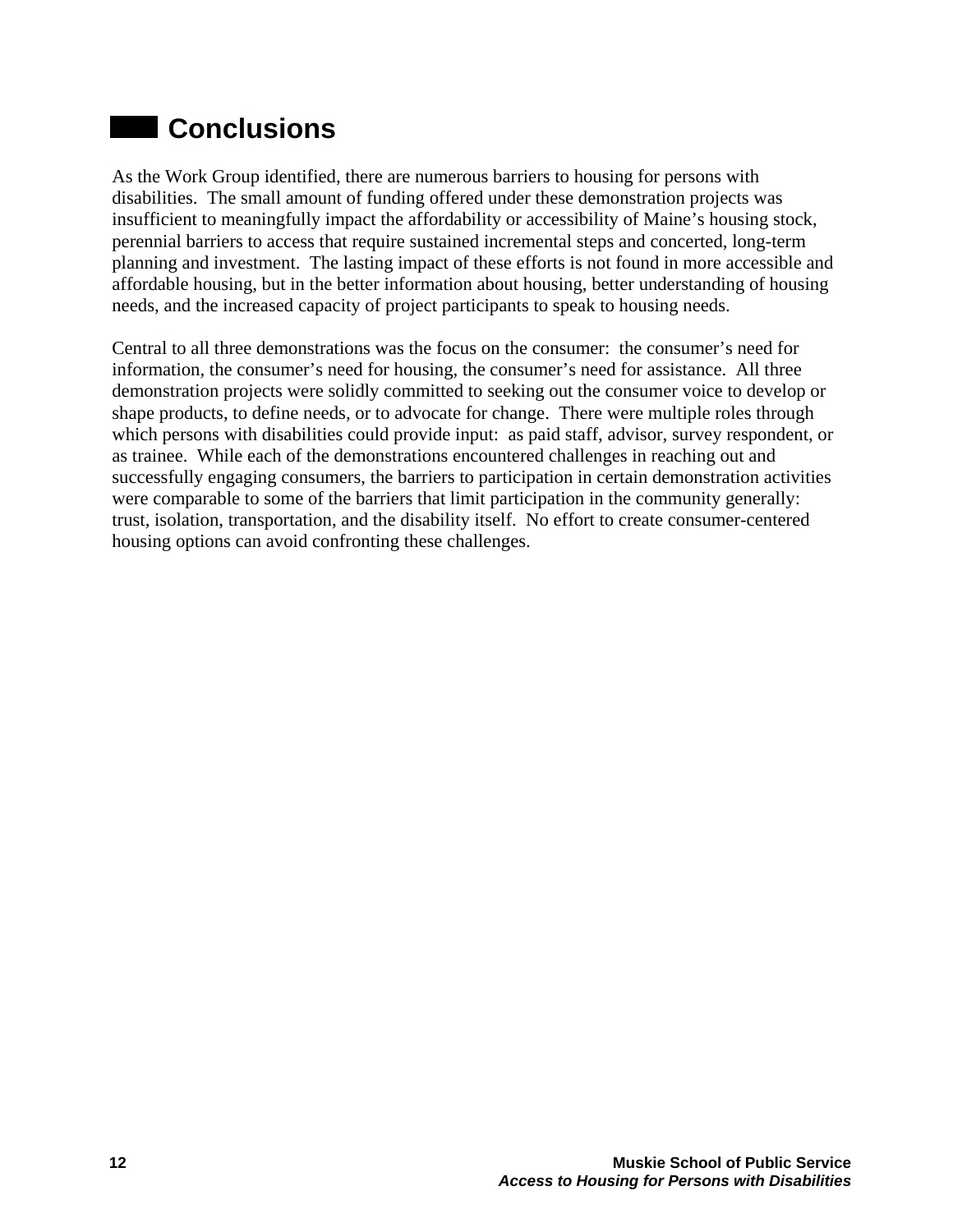# **Appendices**

- **A. Access Technical Advisory Group (TAG) Members**
- **B. Excerpt from Greater Portland Housing Choices Toolkit:** *Living Alone and Overcoming Isolation*
- **C. Excerpt from** *Making Our Own Place: Final Report***, by Peggy Cope Mascher, Tri-County Mental Health Services**
- **D. Excerpt from PWD CHIME Presentation**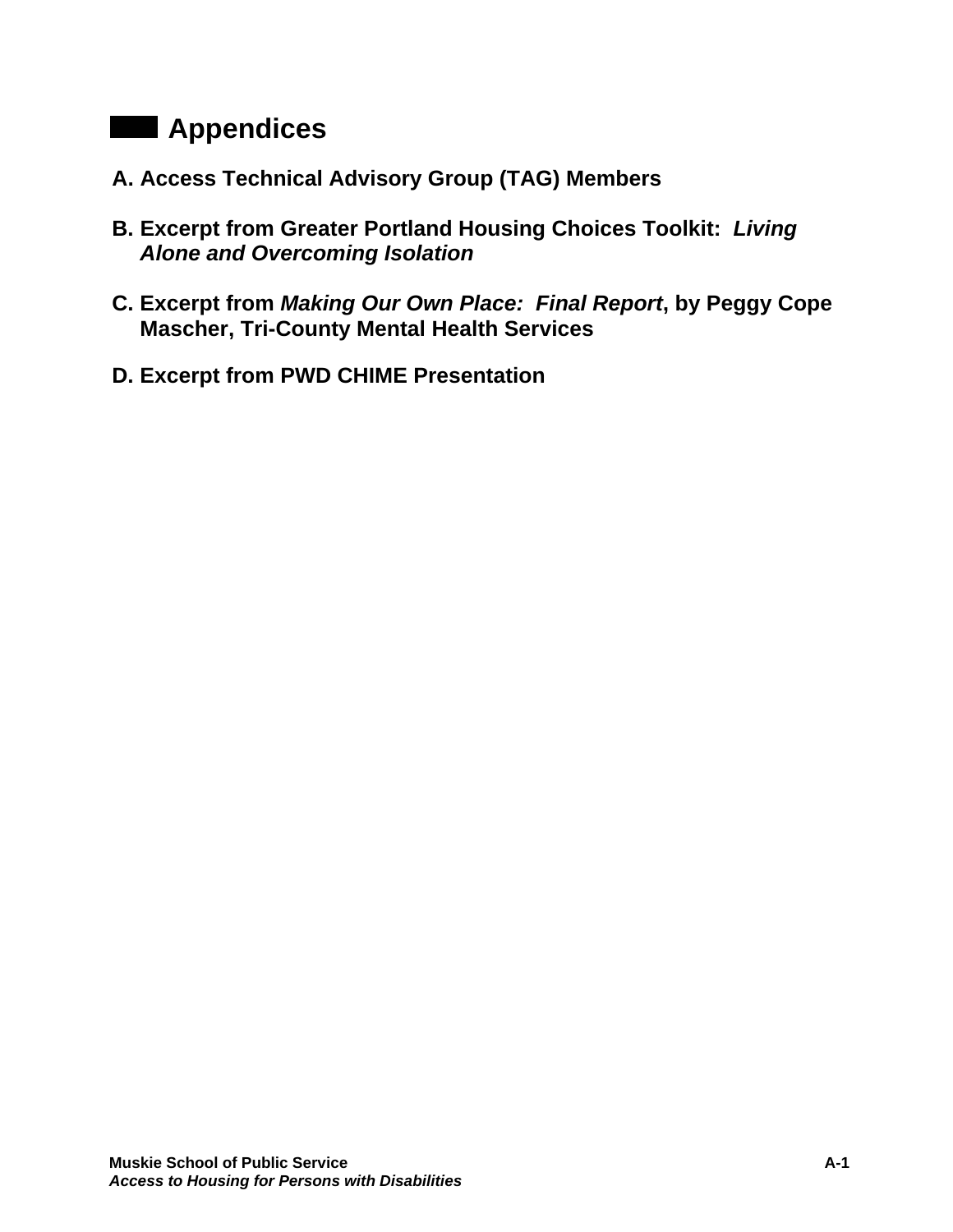## **Example 2 Access Technical Advisory Group (TAG) Member**

**Patricia Albert-Dehetre**  Elder Independence of Maine

**Pam Allen**  Elder Independence of Maine

**Linda Ault**  Bureau of Medical Services

**Myra Champagne**  Brain Injury Association

**Alice Conway**  Developmental Disabilities Council

**Josie Coogan** 

**Stephen Crate**  Bureau of Rehabilitation Services

### **Stephanie Crystal Wolfstone-Francis**

**Eric Dibner**  Division of Vocational Rehabilitation

**Barbara Donovan**  Office of Passenger Transportation

### **Alison Dyer**

**Karen Evans**  Disability Rights Center

**Cary Gifford** 

**Caryl Harkins**  Sweetser

**Steve Hoad**  State Rehabilitation Council for the Blind and Visually Impaired

**David Hodgman** 

**Harry Hurlbert** 

**Lorraine Kaloguros** 

**Tonya Labbe**  Oversight Committee for Children's Mental Health Services

**Rod McInnes**  Division of Vocational Rehabilitation

**Linda Meyer**  USM Department of Recreation and Leisure **Studies** 

**Jeffrey Mosman**  Different Abilities, Inc.

**Debbie Rogers**  Maine Parent Federation

**Diane Sevigny**  Southern Maine Parent Awareness

**Pam Studwell** 

**Rebecca Weinstein**  Developmental Disabilities Council

**Deb Parker Wolfenden**  Funding Research and Consulting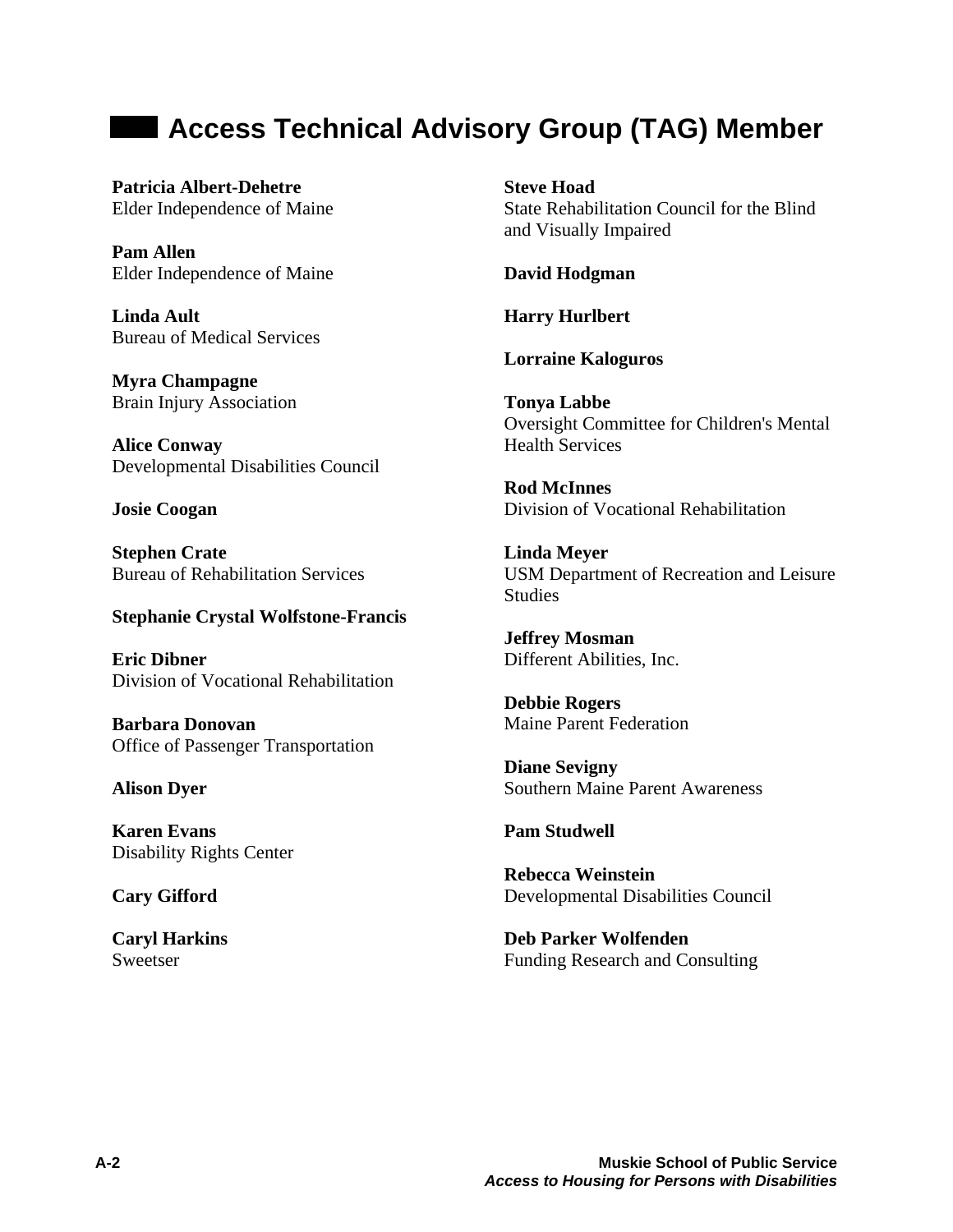# **Excerpt from Greater Portland Housing Choices Toolkit**

Excerpted from *Greater Portland Housing Choices Toolkit*, [2](#page-18-0) written by Alex Myhaver, edited by Patrick Quinlan, under the direction of Brian Wallace of Amistad. Portland, Maine (April 2004).

### **Living Alone and Overcoming Isolation**

Living alone has its advantages and its disadvantages. When you live alone you have privacy and you don't have to answer to anybody else. This can be great. When you live alone you don't have anyone to talk with and you can get lonely and bored. This can be depressing. Living alone is a challenge. You can learn to have your freedom and not be lonely.

### **Being Socially Responsible**

When you live alone you need to be socially responsible. This means that you need to try hard to be with other people. Being socially responsible means that you need to pay attention to what other people are doing and saying. Being socially responsible means you have to share things about yourself with other people. Being socially responsible does not mean you have to be intimate with strangers. It does not mean you have to suddenly make all kinds of new friends. It does mean you have to make an effort to build trust with others.

Being socially responsible means you should meet with other people and do things at the times you say you will. This can be a challenge. When you live alone there is nobody home to encourage you to follow through with your plans.

### **Avoiding Social Isolation**

There are many ways to avoid social isolation. It's good to find a way to be involved with the community. There are things you can do to make sure you are involved with others. You can volunteer, join a fitness club, or get a paying job. You can become a member of a club that does things you like. It's a great way to have fun and meet friends. You can go to the library, take a class, or go to the movies. You can even take a bus ride to the mall. These are some suggestions. There are many things you can do to be social. Be imaginative and try.

### **Enjoying Your Freedom**

 $\overline{a}$ 

When you live alone your privacy and your freedom is important. This might be your only opportunity to live alone. So take advantage of it. Become your own best friend. Do things that you would like to do if others did not constantly surround you.

Make sure you take care of yourself. Eat regular meals. Have that cup of tea in peace. Do your apartment cleaning. Listen to music and exercise. Play pool. Work on your computer if you have one. Read books. Have quiet time and meditate. Call the person you would like to date! Start a

<span id="page-18-0"></span> $2$  The complete toolkit is available at AccessMaine.org: <http://www.accessmaine.org/Toolkits/HousingSource/housing.htm>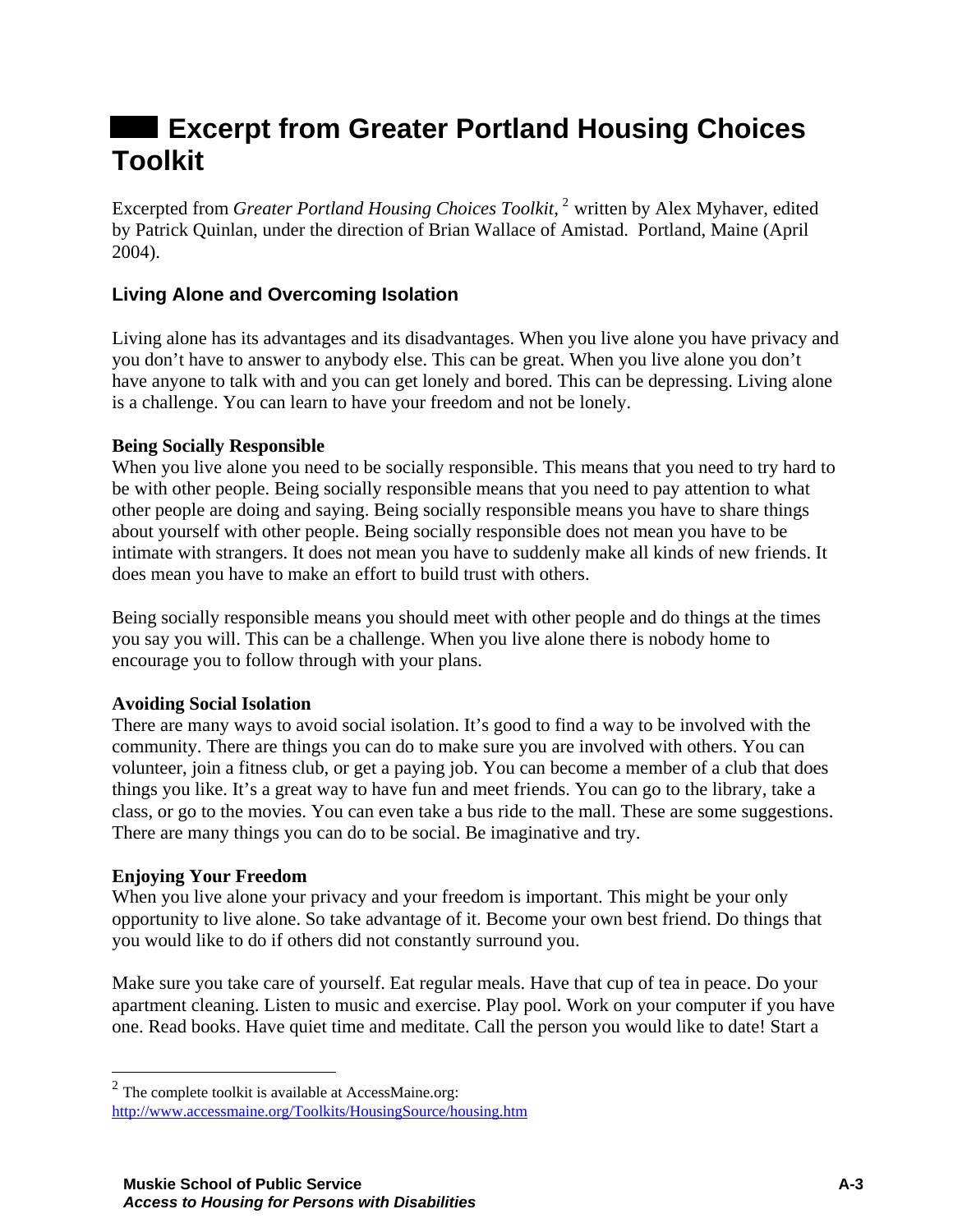dream journal. Pray! Yes, you can even watch television and talk on the telephone. Just don't sit home and do nothing all day long.

The important thing to remember is that the time you're alone should be quality time. It can be a time you look forward to. This will help you get your own needs met. It will also make it easier to be around others again.

Living alone will have advantages and disadvantages. Get involved with your community and avoid social isolation. Appreciate the time you are alone and do things that are important to you. You will have a sense of accomplishment. This will improve who you are.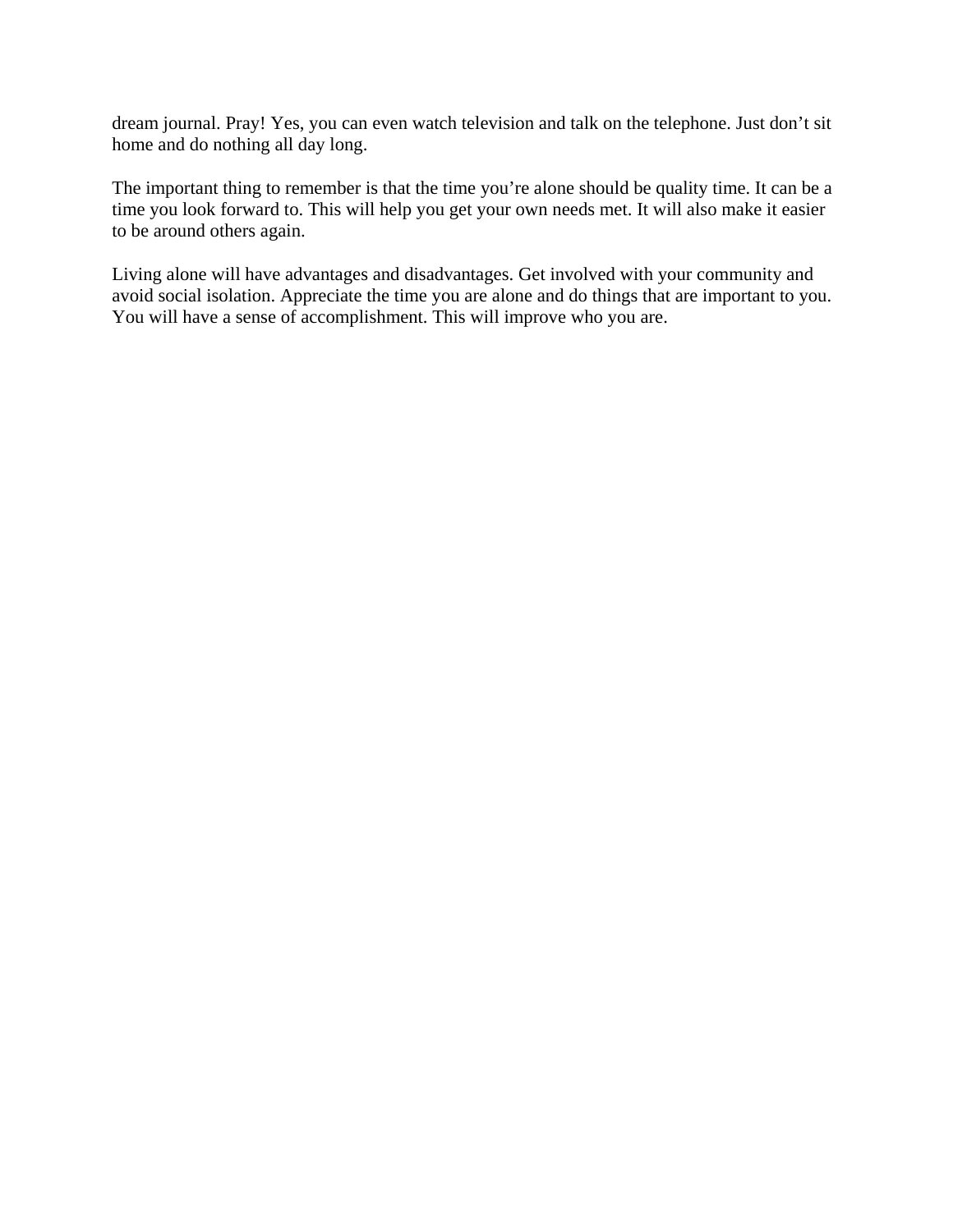# **Excerpt from** *Making Our Own Place*

Excerpted survey results from *Making Our Own Place: Final Report*, Peggy Cope Mascher MSN, RN, BC, Tri-County Mental Health Services (February 22, 2005)

*Demographics*:  $n=30$ ; 22 women; 8 men; average age was  $45+17$  yrs.

*Disability Status*: Fifteen described themselves as having a mental or emotional illness (participants were not asked about their specific diagnoses), six described themselves as having a physical illness and nine described themselves has having both (n=30)

### *Living arrangements*

- 27 live in an apartment or home
- 2 live in what was described as a >temporary= setting
- 1 lives with family
- 9 live alone
- 19 live with others
- 1 had children under the age of 18
- 13 participants wanted to live alone in their own space
- 10 said they would not want to live with other people with disabilities, but 7 said it didn't matter or they had friends with disabilities

### *Longevity*

- 19 have not moved this year
- 3 moved once
- 1 moved three times
- 1 moved four times
- 3 described themselves as being homeless at least once during the last year

### *Comments*

"Labels do not define people and their value."

"I have all can do to take care of myself."

"As long as I get along it doesn't matter."

### *Satisfaction about living space*

Things people liked best in their current living situation: quiet, location, security. "I can come and go as I please." "It's not a psychiatric hospital."

### *Dissatisfaction about living space*

Difficult to get to or there is too much lifting and carrying. Utilities cost too much.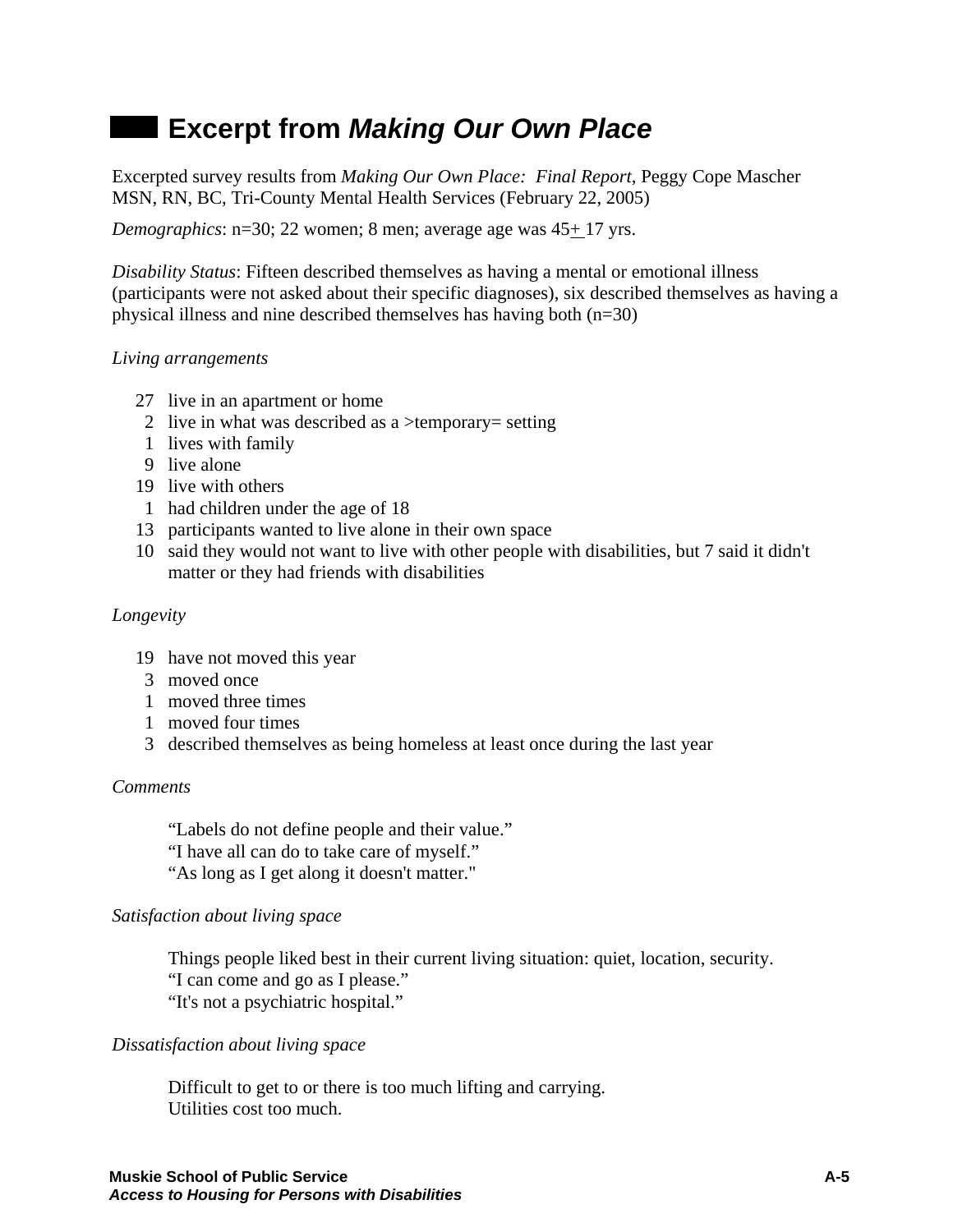There's not enough room. It's too far from town. I don't like the neighbors.

### *Most important considerations in choosing a place to live*

The ability to do what I want to do, when I want to do it, Privacy and space. Fifteen people would like to have a pet.

### *Choice of services: Where do you go first when you need help?*

- 16 used Tri-County services (case management, psychiatrist).
- 18 stayed home alone and relied on self care methods
- 16 used friends and family for support (the choices were not mutually exclusive so the totals exceed the n).

*Frequency of use: How often do you use resources when you need help?* 

- 8 reported calling their case manager "often." This data is flawed by a lack of definitional specificity
- 13 called friends "sometimes."
- 9 called family "sometimes."
- 11 called their psychiatrist or their primary physician "sometimes"
- 8 called other mental health staff "sometimes"

### *Greatest Areas of Need Expressed by Participants*

- 22 participants said they had difficulty accessing reliable transportation to get around.
- 22 participants said they wanted to be able to reach help day or night.
- 14 said they would like to have people come to them day or night.
- 15 participants were dependent on SSI or SSDI (range of income was listed as \$400-\$1,200 average \$667.00) 11 said that their money was barely enough or not enough to live on.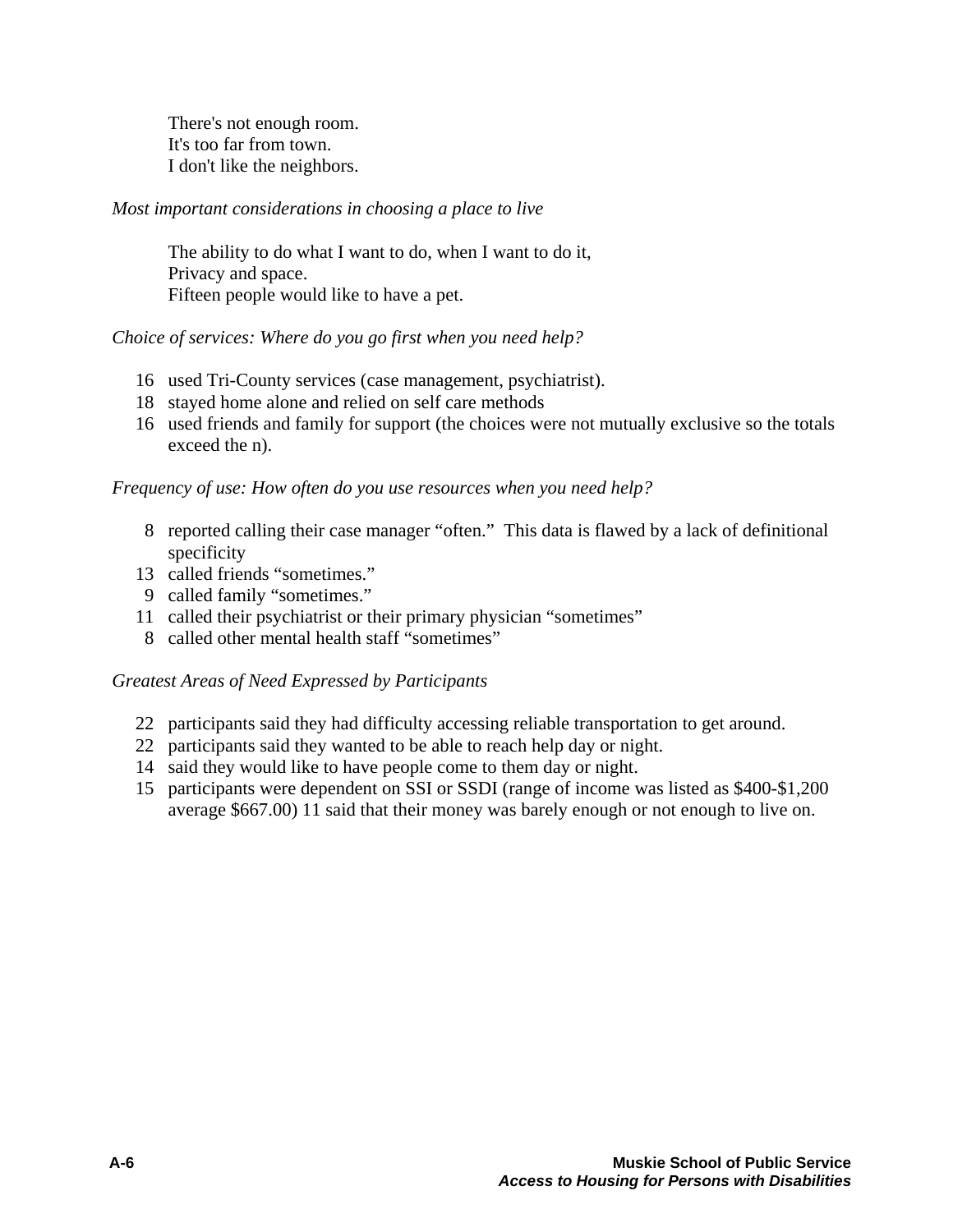# **Excerpt from PWD CHIME Presentation**

Excerpt from June 9, 2004 presentation by Steve Hoad, project coordinator for PWD CHIME, to the Quality Choices Technical Advisory Group

*Lessons Learned? Briefly…* 

Accomplishing change takes persistence, time, money, and collaboration plus cooperation. Acceptance of change is neither quick nor straightforward within the agency mentality. Service to People with disabilities often takes a back seat to administrative details. Accommodations are often viewed as "special rights" and cause anger, foot dragging, and roadblocking.

Don't count your chickens before they hatch!

Create the project with success in mind and success will follow.

A positive spin can still create collaborative spirit even in the worst times!

Advocates can create change and opportunities if they are trained in their subject area and advocacy.

People are proud, sometimes to their own detriment.

Success is always just a few thousand dollars away!

*Some interesting numbers:* 

Referrals by E-mail and telephone 54 Contacts by agencies looking for information 38 Requests by Orgs and Agencies for Outreach 5 Valuable resources provided by National groups 10

*Information requests from and outreach presented to agencies or their representatives:*  BDS mental health BDS mental retardation Disability Rights Center Elder Independence, Peoples' Regional Opportunity Program Midcoast United Way Vocational Rehabilitation Division for the Blind and Visually Impaired MS Society Pinetree Society Maine Association of Peer Support and Recovery Centers Advocacy Initiative Network of Maine 100 Pine Street in Lewiston Speaking Up For Us Good Will, The Iris Network Many homeless shelters Many domestic violence groups Portland Tenants' Union Lewiston Downtown Neighborhood Association